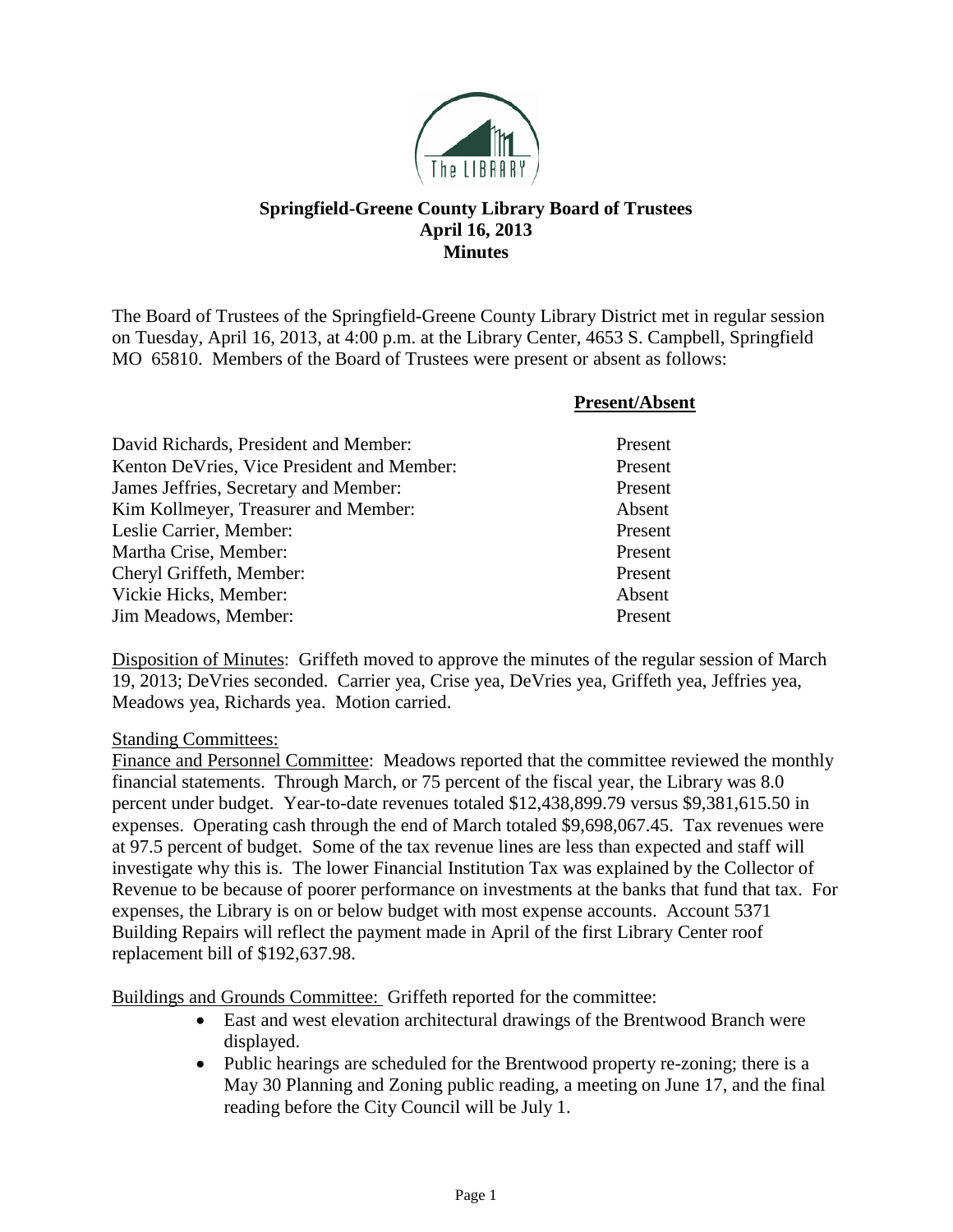- The Library Center roof replacement has revealed only a little rust to the metal decking. The roof has raised up with the removal of the rock ballast, and this has caused some issues with ceilings and the sprinkler system that are being looked into.
- Jim Schmidt and Kelly Miller will meet with Newberry Building landlords to discuss possible cooperative arrangements for leasing space there.
- Cooper commended the Buildings and Grounds staff for their good planning and damage control through the roof replacement.

## Report of the Director:

- The Teen Library Council's Snowy Storytimes and Stuffed Animal Sleepover program were named one of the 25 winners of the Excellence in Library Services to Young Adults by the Young Adult Library Services Association. Library Center Youth Services Manager Sarah Bean Thompson will speak about the programs at the American Library Association annual conference in Chicago in June 2013.
- The Library has been awarded an LSTA Nonfiction Collection Makeover grant for \$10,000 to upgrade the craft books collection.
- An LSTA Technology Ladder grant for \$10,533 has been awarded to the Library to renew the Business and Nonprofit Center at the Library Center.
- The Library Center now has public fax service through a contract agreement with Fax 24. The company handles all maintenance and payment, and reimburses the Library according to a revenue scale.
- The Missouri State Library will be undergoing reorganization by Secretary of State Jason Kander. Official letters have been sent to him from the Missouri Library Association and the Missouri Public Library Directors, and meetings between Secretary of State Kander, his chief of staff, and representatives of Missouri libraries may also be set up.
- Local History and Genealogy Department Manager Brian Grubbs was invited to present the Library's plans for the World War I commemoration project, "Over There, Missouri and the Great War," at a recent international conference on the Centennial of World War I, in Kansas City.
- The Big Read celebrating the works of Edgar Allan Poe has gone well and has generated a lot of interest from the community.
- The Friends of the Library book sale will be April 23 through 28.

Miscellaneous Items: Jim Meadows announced his resignation from the board, effective immediately, due to a move to Christian County. His position will be filled at the same time as the other two members whose terms are expiring (Martha Crise and Leslie Carrier). The board suggested and discussed new member candidates. President Richards thanked Meadows for his service.

Crise made a motion to adjourn; Griffeth seconded. Carrier yea, Crise yea, DeVries yea, Griffeth yea, Jeffries yea, Meadows yea, Richards yea. Motion carried.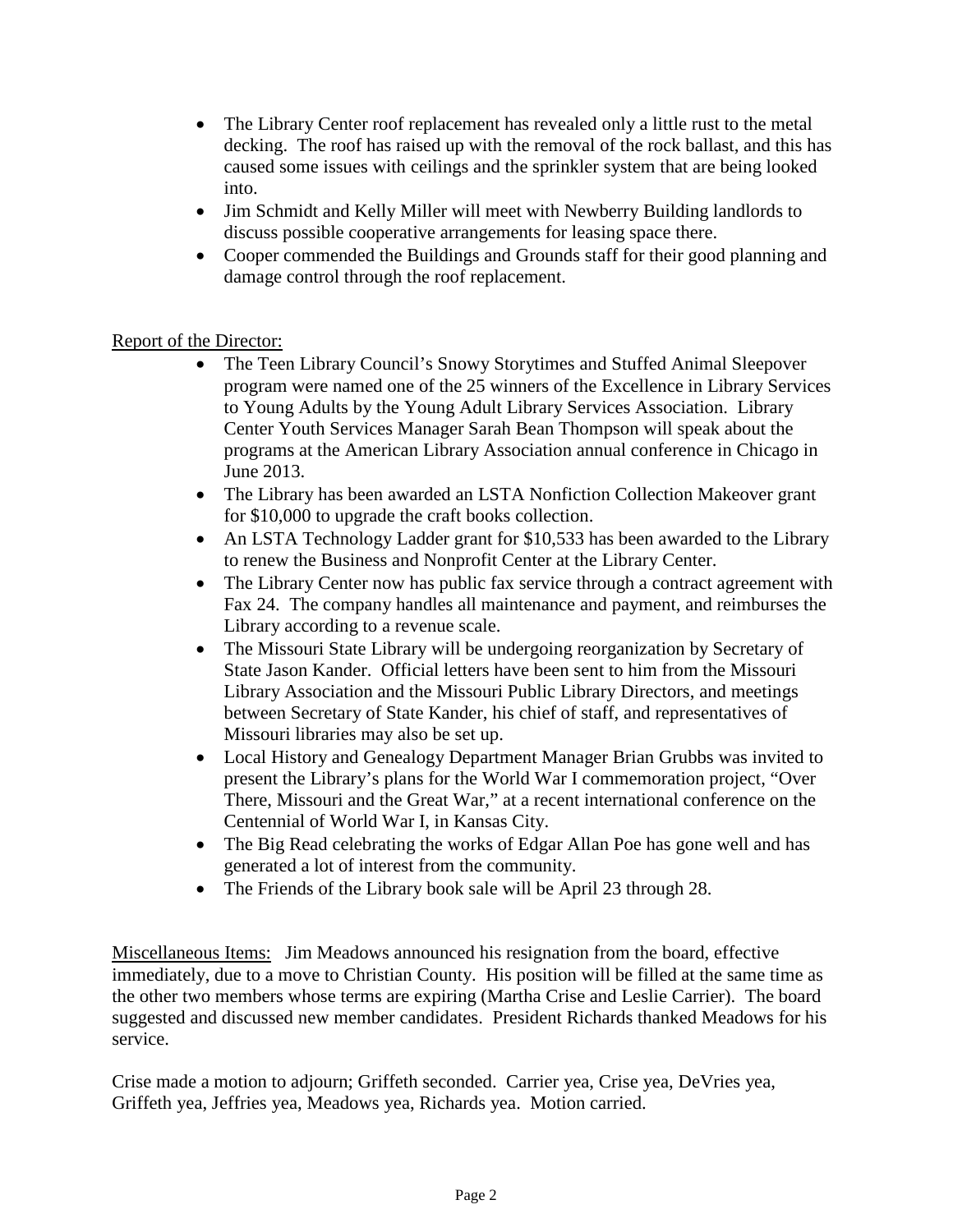The meeting was adjourned at 4:30 p.m.

\_\_\_\_\_\_\_\_\_\_\_\_\_\_\_\_\_\_\_\_\_\_\_\_\_\_\_\_\_\_\_\_\_\_\_\_\_\_

\_\_\_\_\_\_\_\_\_\_\_\_\_\_\_\_\_\_\_\_\_\_\_\_\_\_\_\_\_\_\_\_\_\_\_\_\_\_

Board of Trustees

Director of Business Operations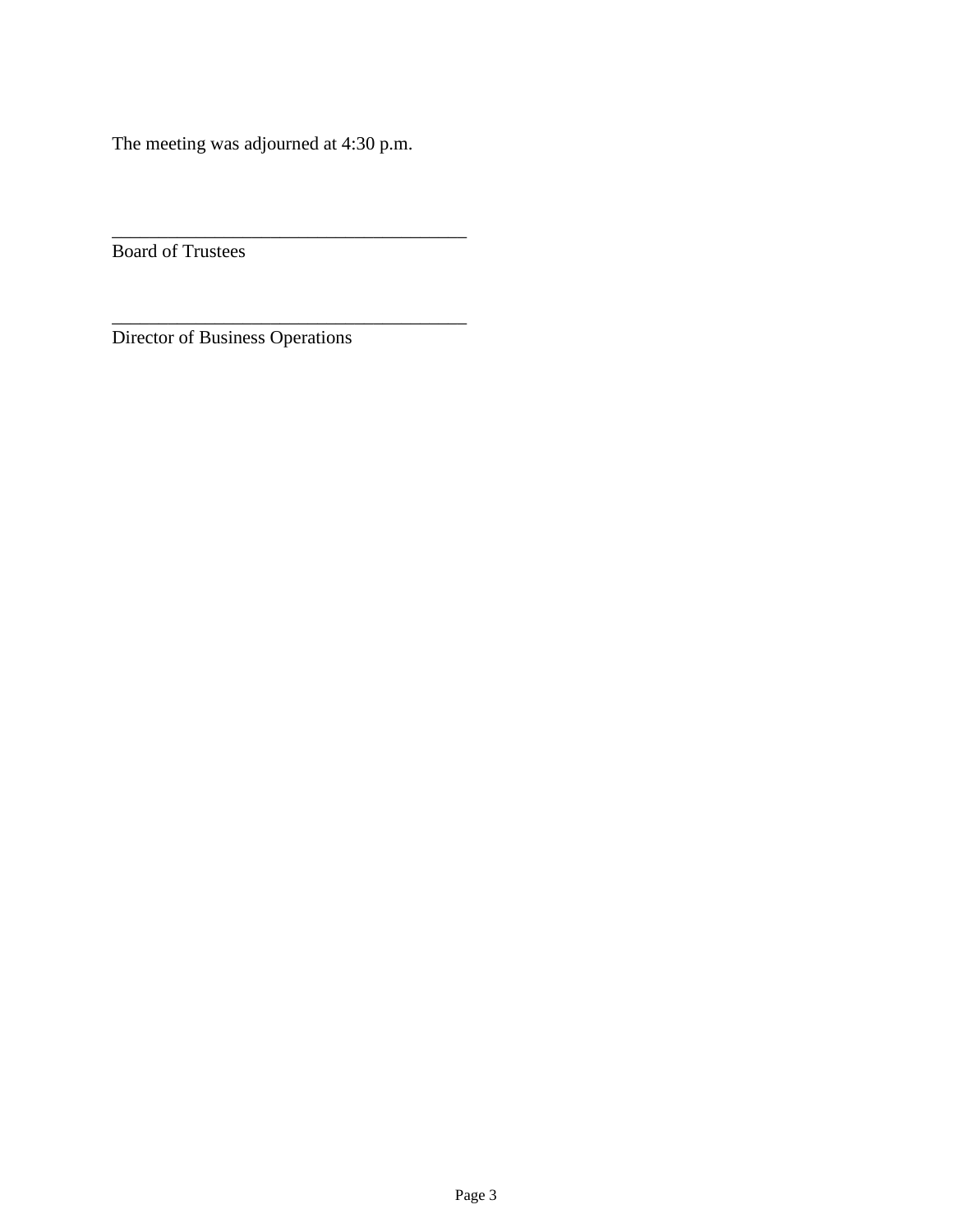

## **Springfield-Greene County Library Board of Trustees April 16, 2013 Minutes Board Retreat**

The Board of Trustees of the Springfield-Greene County Library District met in open session for the annual board retreat on Tuesday, April 16, 2013, at 12:00 p.m. at the Library Center, 4653 S. Campbell, Springfield MO 65810. Members of the Board of Trustees were present or absent as follows:

| <b>Present/Absent</b> |
|-----------------------|
|-----------------------|

| David Richards, President and Member:      | Present                |
|--------------------------------------------|------------------------|
| Kenton DeVries, Vice President and Member: | Present                |
| James Jeffries, Secretary and Member:      | Present                |
| Kim Kollmeyer, Treasurer and Member:       | Absent                 |
| Leslie Carrier, Member:                    | Present                |
| Martha Crise, Member:                      | Absent – arrived later |
| Cheryl Griffeth, Member:                   | Present                |
| Vickie Hicks, Member:                      | Absent                 |
| Jim Meadows, Member:                       | Present                |

Brentwood Renovation Update: Cooper and Library Foundation and Development Director Valerie Richardson reported on progress of the Brentwood Branch renovation and specifically the Wayland Street property demolition. A public hearing on the re-zoning issue was attended by fewer than 10 people. Disassembly of the interior is now beginning, with garage sales scheduled for April 27 and May 4 in cooperation with Habitat for Humanities to sell the salvaged materials. Documentation of the recycling efforts may help with LEED certification later if the Library pursues that. The zoning hearing dates have been set.

The capital campaign is now in the marketing preparation stage. LEED certification would add about \$300,000 to the project cost. A June kick-off event will be a breakfast or lunch by invitation. After that, the silent phase begins. There will be monthly public early morning breakfast meetings. Richardson asked board members for a written list of names and the level of giving that can be expected from them, and asked the board members to pledge a significant gift individually. The pre-public or silent phase would last 12 to 18 months. After 18 months the public kick-off would begin. Richardson estimated three years to complete.

Presentation by Dr. Norm Ridder: Springfield Public Schools Superintendent Dr. Norm Ridder spoke to the board about the demographics information the School District obtained when it succeeded at the polls on its latest bond issue. In addition to speaking about neighborhoods and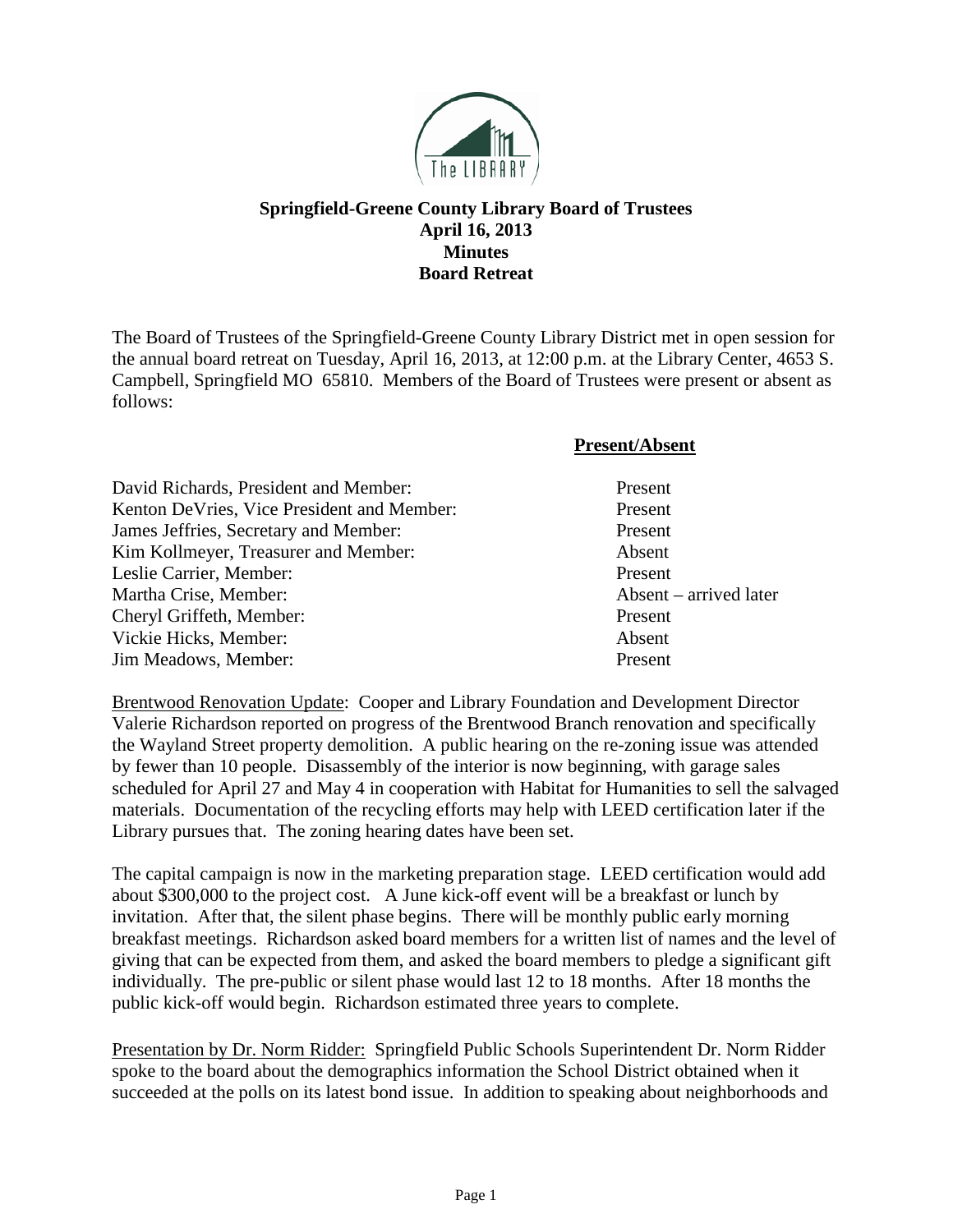their level of support for the School District, he also discussed the School District's position on building to LEED standards and obtaining LEED qualification or certification. He spoke about directions of growth in Springfield neighborhoods

Board Membership: The board discussed possible candidates to fill upcoming board vacancies.

#### New Technology:

Electronic Resources Manager Renee Brumett presented information on new technology for libraries.

- APIs, or Application Programming Interfaces, can help streamline online processes for patrons such as downloading e-books.
- Bestseller clubs can be automated so staff doesn't have to manually place the holds.
- An enhanced browsing experience similar to Amazon is possible.
- Self-service continues to be a library trend:
	- o Self-service kiosks
	- o Ten-page e-book teasers available from a QR code are being used in the New York subway
	- o Philadelphia train stations also have excerpts from e-books.
	- o At a library in Minnesota, patrons can pick up holds from assigned secure lockers which patrons can access with their library cards.
	- o RFID tagging is also improving and expanding in usefulness.
	- o Virtual interaction and self-service using mobile devices is also a growing technology.
	- o 3-D printing is a new up-and-coming self-service technology that some libraries are offering to the public.

# *[Crise arrived.]*

Director's Mid-Year Update: The board will receive a link to the pre-recorded mid-year update that Cooper had posted for internal viewing within the Library District.

Strategic Plan Update and Five-Year Brainstorming Update: Cooper gave information on the strategic plan goals (see handout) and the five-year staff brainstorming session:

- "Dewey Lite" (a combination of neighborhood arrangements and the Dewey Decimal System)
- Debt-free
- Replacement of game computers with iPads
- E-reader check out
- Upgrade to Sierra
- More community partnerships
- More art displays
- More use of volunteers
- Better financial support of traditional services
- At least one full-time staff at every location
- Sunday hours at more branches